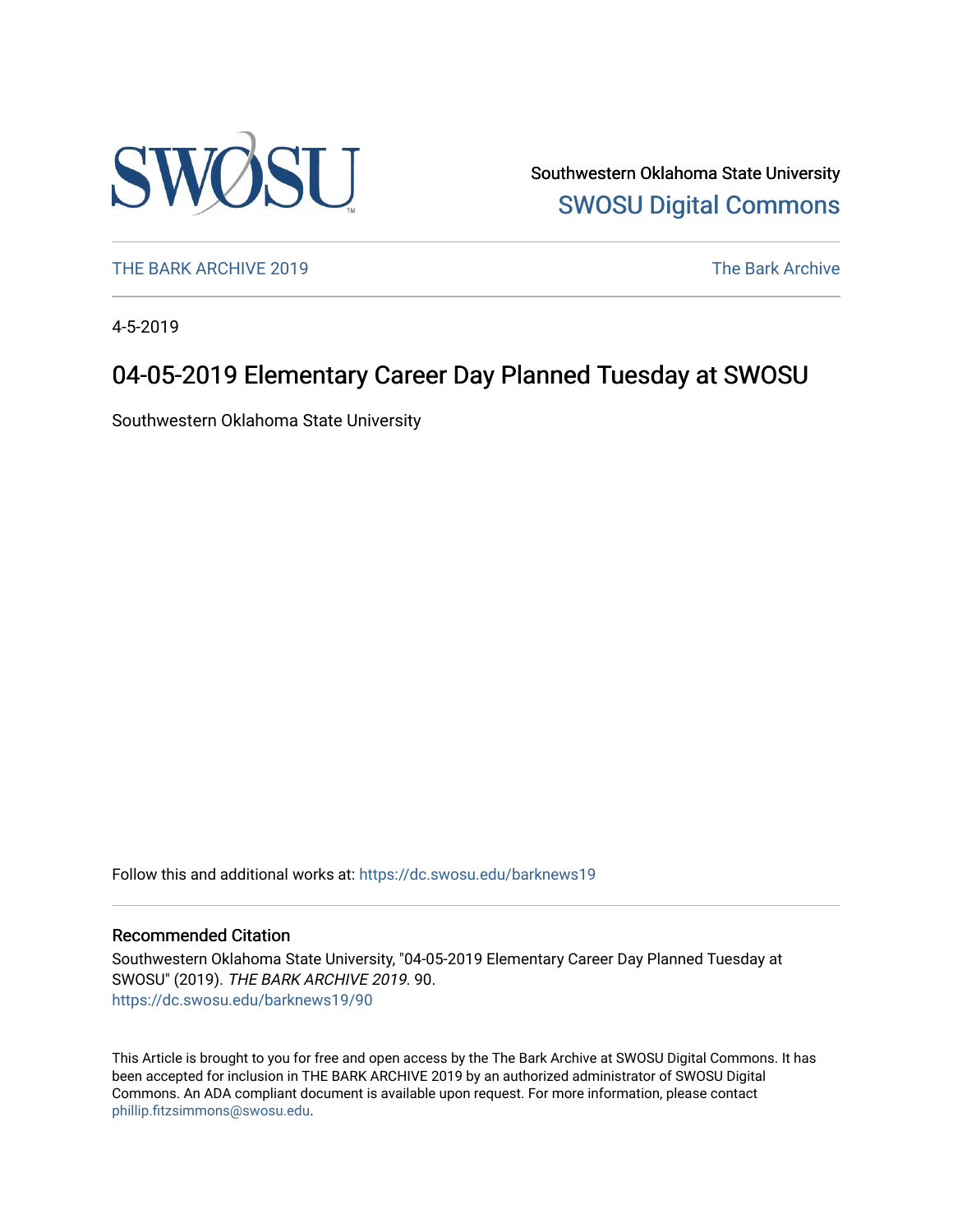



# **Elementary Career Day Planned Tuesday at SWOSU**

An Elementary Career Day is planned Tuesday, April 9, for area first grade students at Southwestern Oklahoma State University in Weatherford.

The event at the Pioneer Cellular Event Center is being hosted by the SWOSU Department of Education and Kappa Delta Pi Honor Society and will feature two general presentations by guest author Tammi Sauer. In addition, SWOSU faculty and students as well as business owners will have career booths for the first graders to visit and engage in activities highlighting various characteristics of numerous career choices.

"Such exploration and engagement is key in developing the career awareness needed among youth to stimulate development of goals that encourage these young tikes to dream big!" said SWOSU Education Instructor Dana Oliver.

Sauer, a previous elementary teacher, will hold two sessions with the first graders at 9:15 and 10 a.m. Booths will be available from 8:45-11:15 a.m. Sauer will then do a pre-service teacher professional session in the afternoon from 1:30-3 p.m.

Sauer is now a full-time children's book author. In addition to having won many notable awards, her books have continued to gain notoriety around the world. One of her most well known books — *Nugget and Fang* —has become a musical.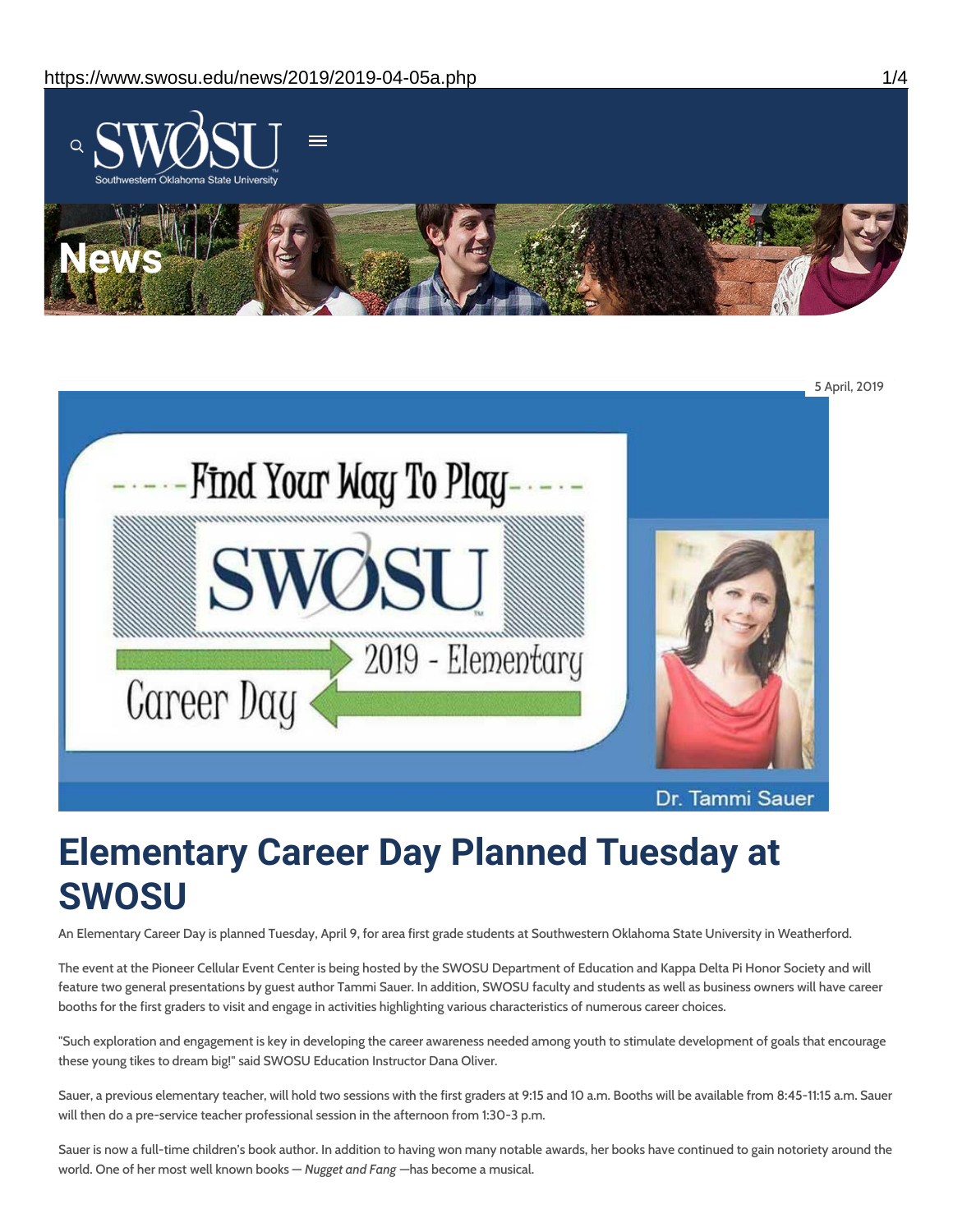For more information, contact Oliver at 580.774.9080.

| Academics                | D |
|--------------------------|---|
| Administration           | D |
| Alumni and Foundation    | D |
| Community                | D |
| Events                   | D |
| <b>Faculty and Staff</b> | D |
| Miscellaneous            | D |
| Sayre                    | D |
| <b>Students</b>          | D |
|                          |   |

|         | <b>Archive Links</b> |   |
|---------|----------------------|---|
| 2018    |                      | D |
| 2019    |                      | D |
| 2020    |                      | D |
| Archive |                      | D |
|         |                      |   |



### Weatherford Campus

100 Campus Drive Weatherford, OK 73096

### Sayre Campus

409 E Mississippi Ave Sayre, OK 73662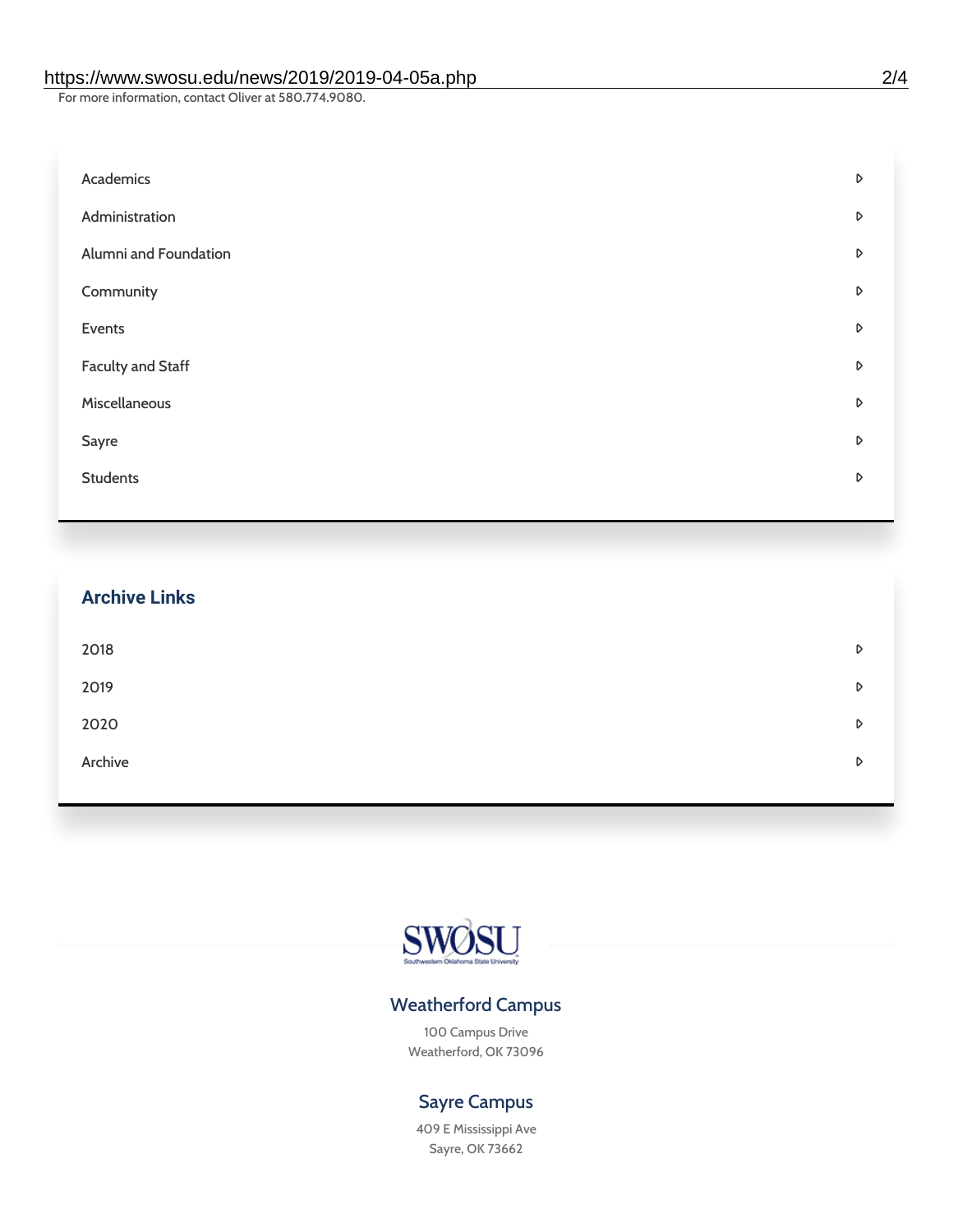Connect to Us

fyom

Contact [Information](https://www.swosu.edu/about/contact.php) [University/Facility](https://www.swosu.edu/about/operating-hours.php) Hours [Campus](https://map.concept3d.com/?id=768#!ct/10964,10214,10213,10212,10205,10204,10203,10202,10136,10129,10128,0,31226,10130,10201,10641,0) Map Give to [SWOSU](https://standingfirmly.com/donate) Shop [SWOSU](https://shopswosu.merchorders.com/)



**[Directory](https://www.swosu.edu/directory/index.php)** 

[Calendar](https://eventpublisher.dudesolutions.com/swosu/)

[Apply](https://www.swosu.edu/admissions/apply-to-swosu.php)

[GoSWOSU](https://qlsso.quicklaunchsso.com/home/1267)

[Jobs@SWOSU](https://swosu.csod.com/ux/ats/careersite/1/home?c=swosu)



Current [Students](https://bulldog.swosu.edu/index.php)

[Faculty](https://bulldog.swosu.edu/faculty-staff/index.php) and Staff

**Enrollment Management** [580.774.3782](tel:5807743782)

> **PR/Marketing** [580.774.3063](tel:5807743063)

**Campus Police** [580.774.3111](tel:5807743111)